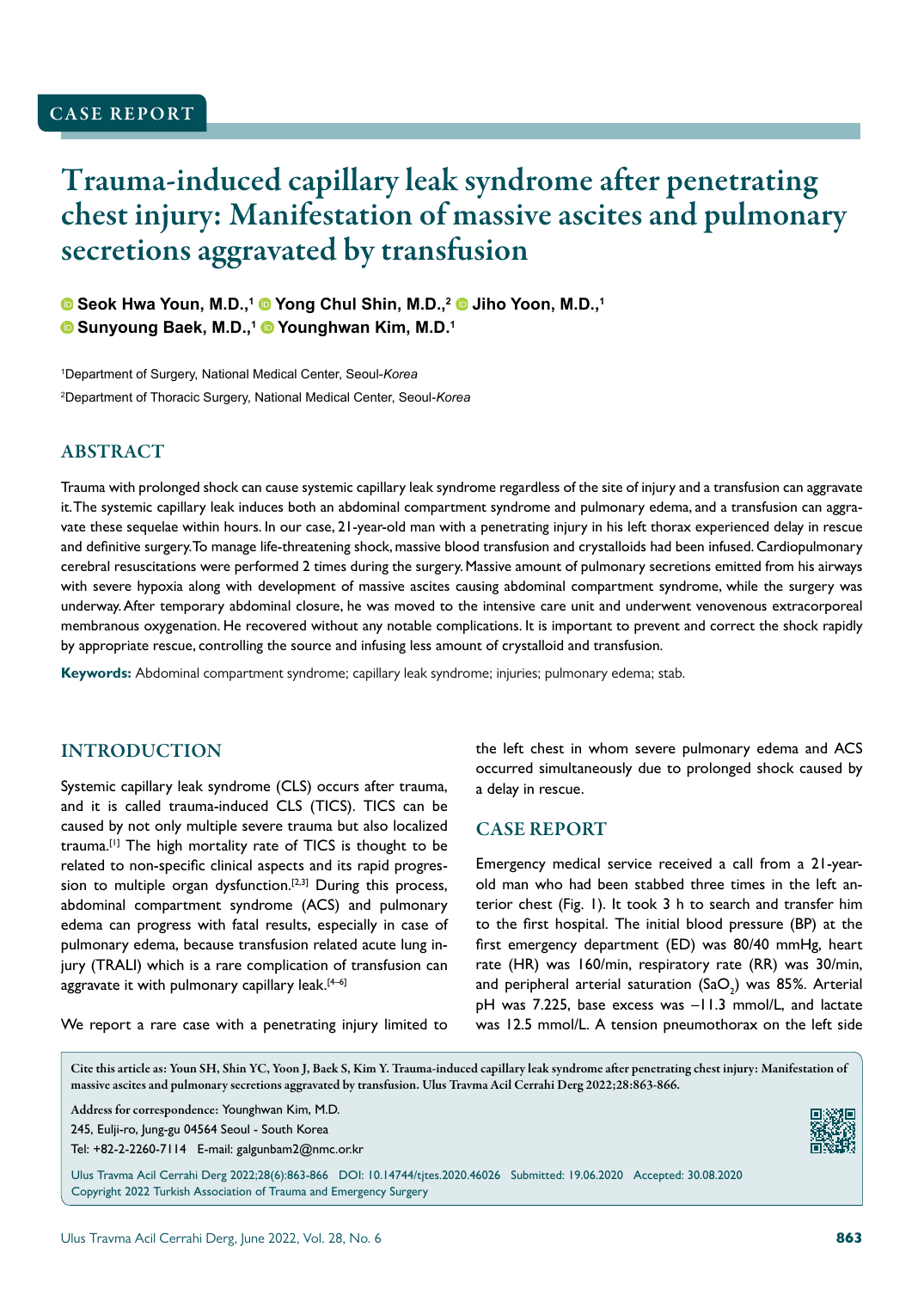

**Figure 1.** Three stab wounds on the left anterior chest.

was diagnosed. Therefore, a closed thoracostomy was performed with 500 mL of blood drainage for the next 3 h. The patient was transferred 6 and a  $\frac{1}{2}$  h after the injury and arrived at our hospital with 67/31 mmHg of BP, 143/min of HR, 24/min of RR, 98% of Sa $\mathrm{O}_{2^,}$  and 8 points on the Glasgow Coma Scale. Fluid resuscitation and orotracheal intubation were performed in the ED. On squeezing, his dry chest tube, 2000 mL of blood gushed out, leading to a diagnosis of hypovolemic shock and massive hemothorax. Thoracotomy was started 7 and a  $\frac{1}{2}$  h after the injury with the right lateral positioning, followed by pulmonary wedge resection of the left upper lobe. Shortly after the start of the surgery, SaO<sub>2</sub> decreased and was maintained around 80% with fraction of inspired oxygen (FiO $_{\textrm{\tiny{2}}})$  of 1.0 during the operation. About 15 min after the start of the surgery, a large amount of serosanguinous fluid gushed out through the endotracheal tube. On performing endotracheal suction, secretions were constantly sucked out and on pausing the suction, the ventilator circuit was obstructed every 10 s due to the secretions, seriously interfering with proper ventilation. Around the end of the surgery, a cardiac arrest occurred and cardiopulmonary cerebral resuscitation (CPCR) was performed for 5 min.

After the thoracotomy, a tense abdomen was detected when the position of the patient was changed to supine. Therefore, immediate laparotomy was performed revealing moderate bowel edema, severe retroperitoneal edema, and a large amount of clear fluid collection in the abdominal cavity. Open abdomen procedure was performed to release the intra-abdominal pressure and then temporary abdomen closure was



**Figure 2.** Temporarily closed abdomen. The image shows bowel edema and constantly overflowing ascites and pulmonary secretion.

done (Fig. 2). During the laparotomy,  $\text{SaO}_2$  was maintained around 50% with 1.0 of  $FiO_2$  and another cardiac arrest occurred. During the total operation time of 1 h and 45 min, total CPCR time was 15 min.

From the time of the injury to before the surgery, about 4300 mL of crystalloid, 11 units (about 2500 mL) of packed red blood cell (pRBC) and 3 units (about 450 mL) of fresh frozen plasma (FFP) were infused. In addition, about 15,000 mL of crystalloid, 4500 mL of hydroxyethyl starch, 1550 mL of pRBC, and 680 mL of FFP were infused during the surgery.

Laboratory examination results immediately after transfer to the intensive care unit (ICU) demonstrated 6.901 of arterial pH, 63.1% of  $\text{SaO}_{2'}$  –17.8 mmol/L of base excess, protein <1.0 g/dL, albumin <1.0 g/dL, and 14.0 mmol/L of lactate. Chest X-ray revealed diffuse pulmonary haziness especially on the right side (Fig. 3). Venovenous extracorporeal membranous oxygenation (ECMO) was started 30 min after transfer to the ICU. Abdominal closure was performed in the ICU on the next day. The patient continued to improve and ECMO was removed on the 3<sup>rd</sup> post-operative day, and he was transferred to the general ward on the  $8<sup>th</sup>$  day. He was discharged from the hospital 27 days after surgery. No sequelae were observed at discharge including neurologic problems.

#### DISCUSSION

In 1960, Clarkson et al.<sup>[7]</sup> reported CLS as a rare condition and its fatality. Subsequently, several studies were published on the relationship between trauma, shock, and vascular leakage, and their mechanisms.<sup>[8]</sup> The 131<sup>th</sup> Annual Meeting of the American Surgical Association announced that 21% of severe trauma patients admitted to the ICU can have TICS.[9]

The pathophysiology of TICS is considered to include alterations in vascular permeability, hydrostatic pressure, and osmotic pressure. These develop due to inflammation, aggressive crystalloid administration, catabolism, direct tissue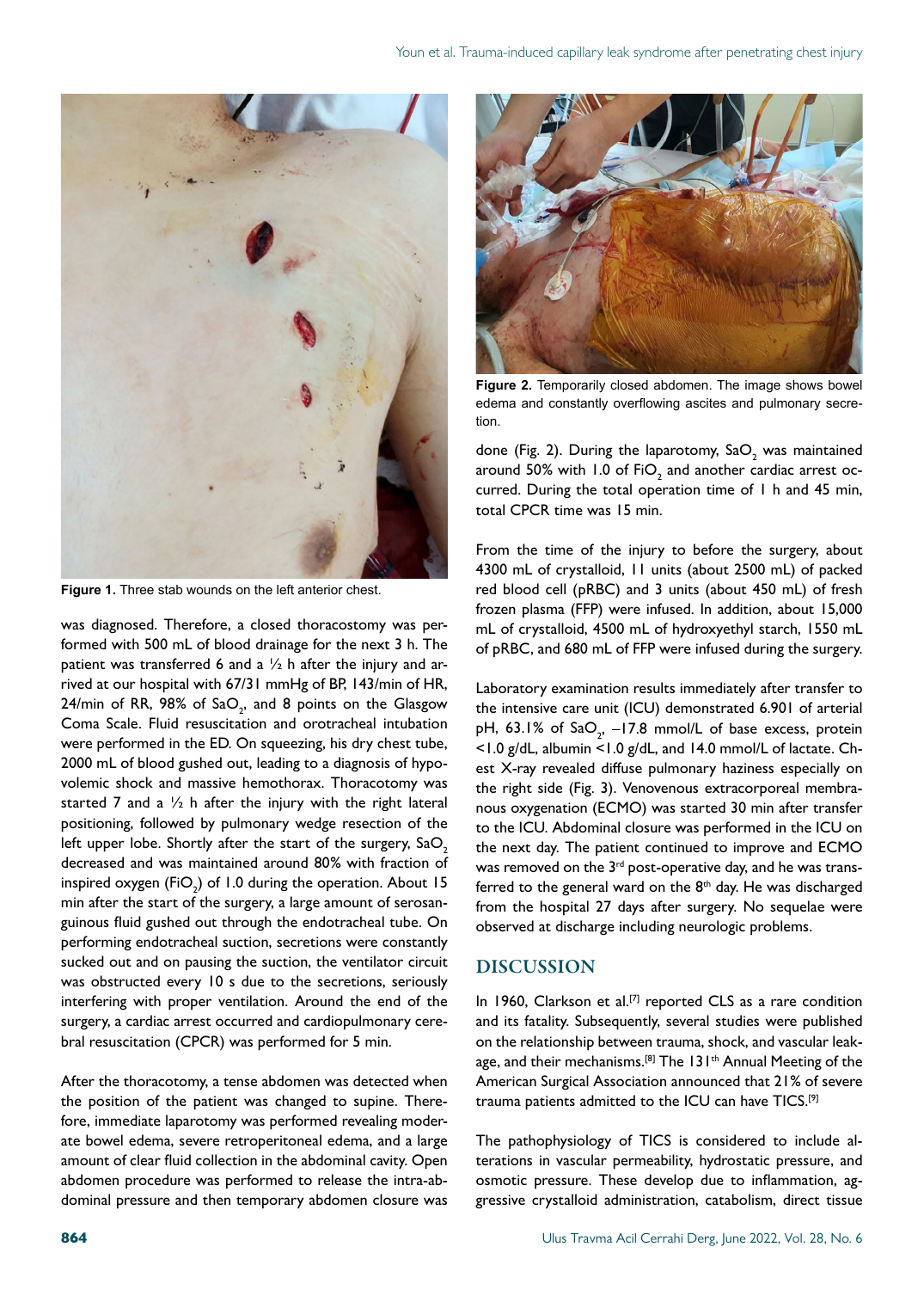

**Figure 3.** Serial X-ray findings showing gradual improvement after the operation. **(a)** Operation day, **(b)** Post-operative day 1, and **(c)** Post-operative day 2.

injury, and postcapillary hypertension.<sup>[10]</sup> Vascular leak causes edema in vital organs including the brain, heart, liver, lung, and kidney. In the respiratory system, vascular leak induces alveolar edema that can cause V-Q mismatch and life-threatening hypoxia. Similarly, in the abdomen, it aggravates retroperitoneal edema and ascites that raise intra-abdominal pressure which is the major cause of death in ACS.<sup>[1,8,11]</sup> In our case, the intravenously infused crystalloid volume (approximately 4500 mL before surgery) was not enough to cause fatal pulmonary edema and ACS. Studies have shown that the administration of more than 5000 mL of crystalloid within 24 h is one of the independent risk factors for secondary ACS, and more than 7000 mL of crystalloid increases the risk of fatal pulmonary edema.<sup>[12-15]</sup> Therefore, prolonged shock until definitive surgery due to delayed rescue and transfer could be an additional cause of TICS.

Nevertheless, the massive pulmonary edema could also be explained by the amount of pre-operative transfusions including 11 units of pRBCs and 3 units of FFPs since the risk of TRALI reportedly increases with the number of units of blood transfused regardless of its components. Moreover, a report has indicated that multiple transfusions (pRBCs >10 units) within 24 h is also one of the independent risk factors for secondary ACS and transfusion needs to be considered as another factor which might cause TRALI and secondary ACS.[12]

The term "TRALI" was first used by the Mayo Clinic in 1985 in a report of a case series by Drs. Popovsky and Moore.<sup>[16]</sup> It is clinically defined as a new acute lung injury (ALI) with the onset of symptoms or signs within 6 h of a transfusion. TRALI is usually temporary, and supportive care mostly leads to a recovery of the Sa $\mathrm{O}_\mathrm{2}$  to the level before the transfusion within 48-96 h.<sup>[17]</sup> The related clinical aspects were reported by Teodori et al.<sup>[4]</sup> in a case report of TRALI with massive pul-

monary secretions similar to the respiratory manifestations in our case.

Our case report describes a patient who was stabbed three times in an area limited to the left chest, which might not have been life-threatening if he had received prompt definitive treatment. However, he experienced shock due to delayed rescue and transfer. He had obstructive shock from tension pneumothorax until the first closed thoracostomy. Sustained hypovolemic shock produced a condition that easily progressed to TICS and lack of management of hemorrhage also required multiple transfusions, one of the risk factors of TRALI. The patient had massive secretions coming out constantly through his airway and into the abdominal cavity as well. The massive pulmonary secretions further damaged his uninjured lung which was in a dependent position during the surgery and worsened his hypoxia which together with shock induced the cardiac arrest. At the same time, massive ascites increased the intra-abdominal pressure and damaged the related organs.

As the duration of the shock lengthened, the following TICS mechanisms were possibly involved. First, sustained catabolism induced hypoalbuminemia that altered the oncotic pressure. Second, infusion of crystalloids for correcting shock promoted changes in hydrostatic and oncotic pressure. Third, a cytokine surge caused by severe inflammation increased vascular permeability. In addition, problems in the pulmonary microcirculation developed due to multiple transfusions.<sup>[6,10]</sup> The immediate open abdomen strategy for ACS which was performed in the operating room and rapid post-operative ECMO for respiratory failure supported the life of the patient for 72 h, and he was eventually able to recover.

Studies have reported mortality of 38~67% in secondary ACS, in-hospital mortality of 7.4~17% in acute pulmonary edema, and  $5 \sim 10\%$  in TRALI.<sup>[14,18,19]</sup>